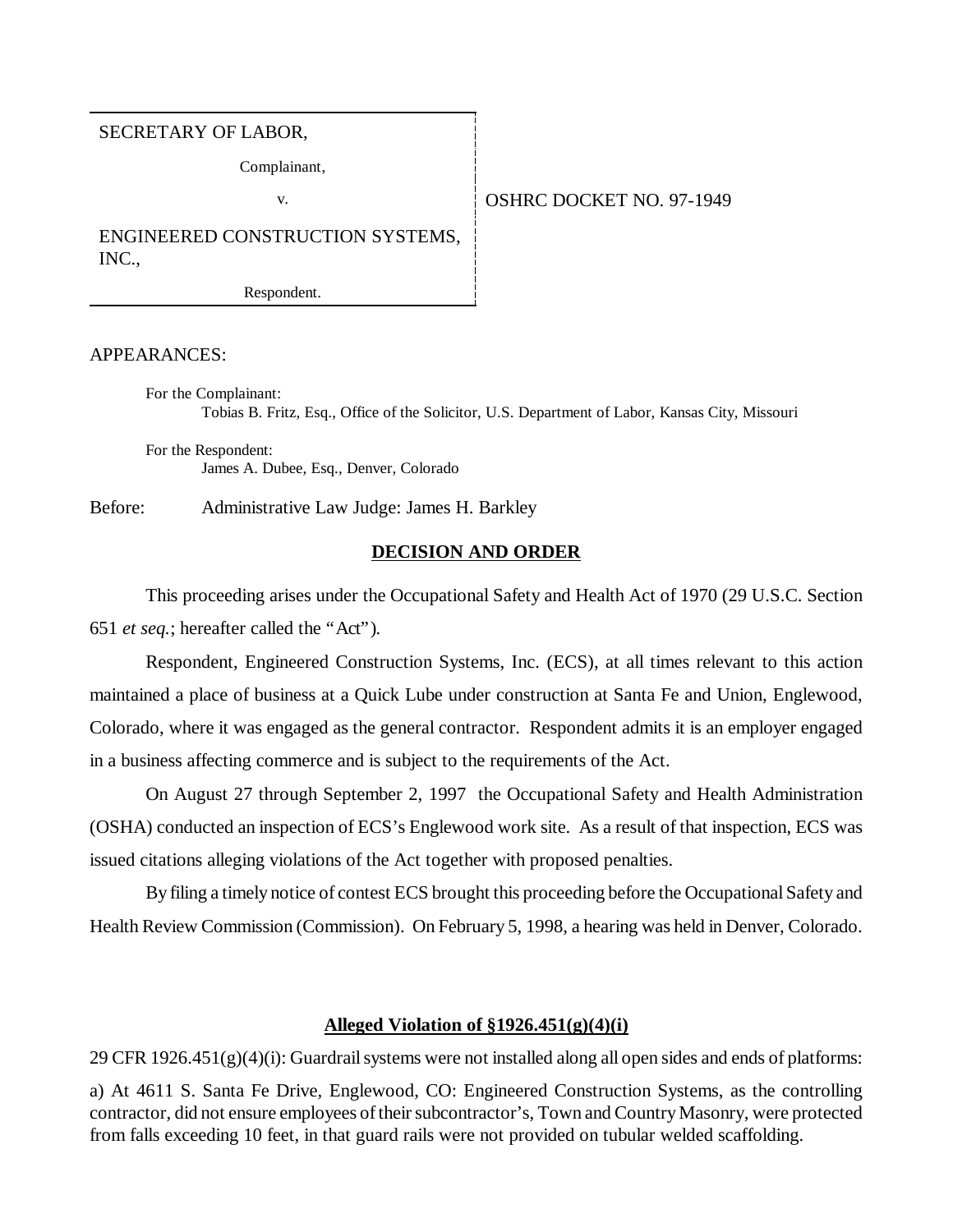*Facts*

Following receipt of a complaint by the Denver area office, OSHA Compliance Officers (CO) Jack Cain and Thurman London arrived at ECS's Englewood work site on August 27, 1997 (Tr. 33). As they pulled up to the site, they observed masons setting block from scaffolding on the exterior of the building under construction (Tr. 34, 89-93). Cain and London contacted Greg Rickstrew, ECS's supervisor, who told them that it was ECS's policy to request a warrant before allowing any OSHA inspection (Tr. 38, 51). Cain and London left; however, London returned the following day, at which time he videotaped masons working from the same unguarded scaffolding (Tr. 89, 102; Exh. C-7, C-8, C-9).

ECS admits that Town and Country, its masonry subcontractor, raised its scaffolding above 10 feet sometime August 27, 1997, and that required guardrails were not installed (Tr. 127). Town and Country masons were exposed to the cited fall hazard (Tr. 60-61). Following the OSHA inspection on the 27th, ECS asked Town and Country to abate the guardrail hazard in writing (Tr. 63, 67, 128; Exh. C-16). On the 28th, ECS verbally requested that guardrails be installed, at 7:00, 8:00, and 11:00 a.m. (Tr. 164-65). On the evening of the 28th, ECS informed Town and Country, in writing, that it would not be allowed to resume work on the 29th unless the fall hazard was abated (Tr. 64, 68, 131; Exh. C-17). Cecil Rickstrew testified that under the terms of his contract with Town and Country, he was required to provide the subcontractor with three days notice of an observed safety violation before stopping their work (Tr. 141, 145).

### *Discussion*

It is undisputed that Town and Country employees were exposed to the violative condition. ECS maintains, however, that it took all reasonable steps to have Town and Country abate the safety hazard, and that it is not liable for the violation.

The Commission has held that on a multi-employer site the general contractor is well situated to obtain abatement of hazards, either through its own resources or through its supervisory role with respect to other contractors. The general contractor is, therefore, responsible for violations it could reasonably have been expected to prevent or abate by reason of its supervisory capacity. *IBP Inc.,* 17 BNA OSHC 2073, 1997 CCH OSHD ¶31,296 (No. 93-3059, 1997).

It is admitted that ECS was both aware of the hazardous condition and had the authority to compel its subcontractor's compliance with OSHA regulations. ECS did, in fact, secure Town and Country's cooperation by refusing to allow them to work on August 29, 1997. ECS's failure to take effective action earlier is not excused by the three day notice provision in its contract with Town and Country. ECS's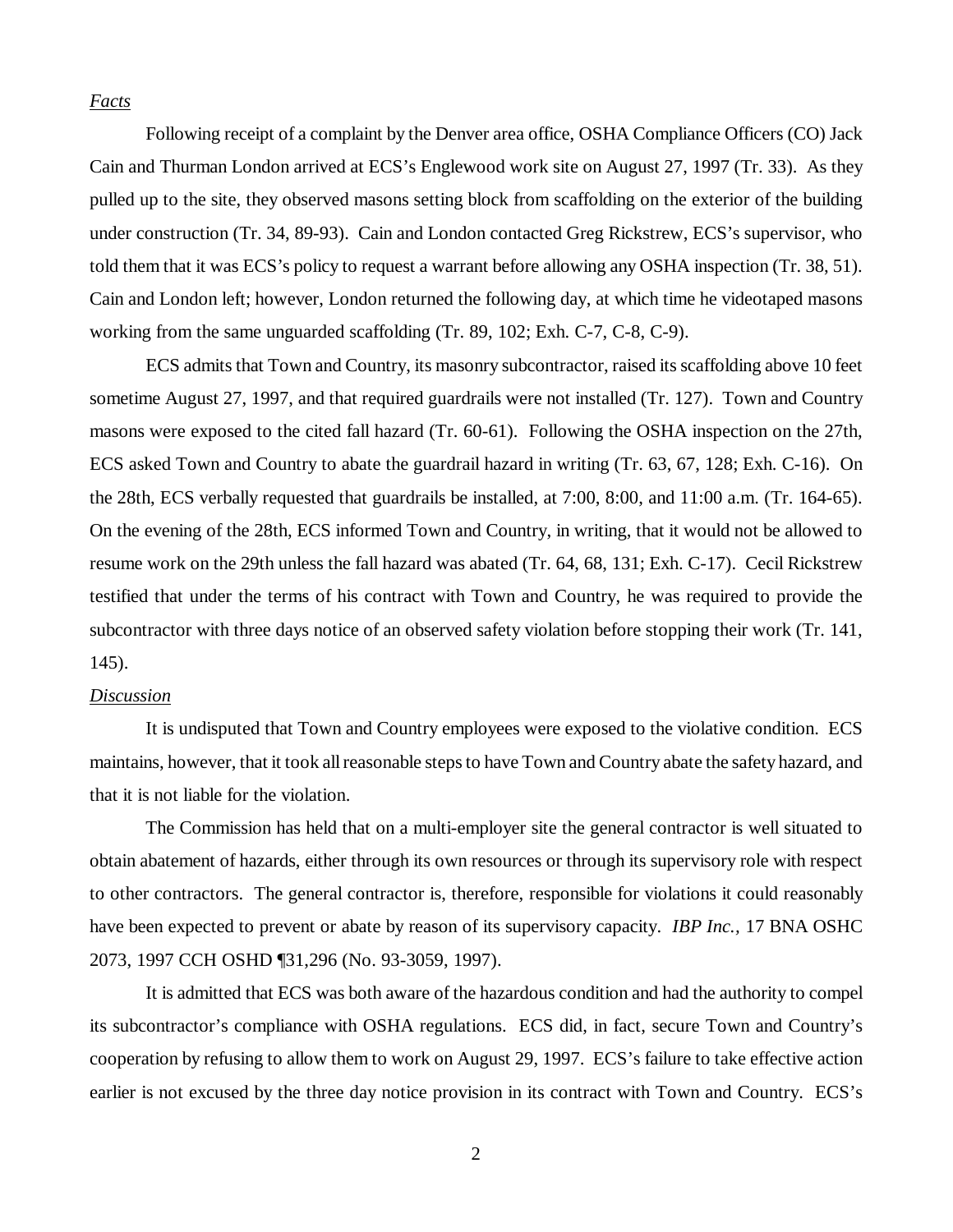obligations as an employer are spelled out by the Act, and may not be altered by contract with third parties. *Pride Oil Well Service,* 15 BNA OSHC 1809, 1991-93 CCH OSHD ¶29,807 (No. 87-692, 1992).

The violation is established.

# *Penalty*

A penalty of \$1,500.00 was proposed. That the violation was "serious" is stipulated. Town and Country employees were exposed to a fall hazard in excess of 10 feet for two days prior to the installation of guardrails. ECS is a small employer, with only eight employees (Tr. 7). The evidence establishes that ECS made repeated unsuccessful efforts to have the cited fall hazard abated, establishing its good faith.

Given its efforts to abate the hazard created by the subcontractor, greater credit should have been given for ECS's good faith. A penalty of \$500.00 is deemed appropriate and is assessed.

## **Alleged Violation of §1926.501(b)(4)(i)**

29 CFR 1926.501(b)(4)(i): Employees on walking/working surfaces were not protected from falling through holes more than 6 feet above lower levels, by the use of personal fall arrest systems, covers, or guardrail systems:

a) At 4611 S. Santa Fe Drive, Englewood, CO: Engineered Construction Services, as the controlling contractor, did not ensure employees of their subcontractor's Town and Country Masonry, were protected from falls exceeding 6 feet, in that floor openings were not provided with covers, and no alternative systems were used, in the following locations.

- 1. On the south side of the interior of the building, at the lube pit;
- 2. On the north side of the interior of the building, at the lube pit;
- 3. On the northwest corner of the interior of the building, at the stairway under construction.

During Cain's opening conference with Greg Rickstrew, he observed two employees standing inside the building under construction, between two open and unguarded pits passing what appeared to be hoses into or out from the pits (Tr. 39, 49). CO London also saw the two workers in the vicinity of the pits as he walked past the front of the building (Tr. 101-02). On September 2, 1997, Cain and London returned to the job site with a warrant (Tr. 52). The pits, which were approximately 7 feet, 11 inches deep, were covered with plywood (Tr. 44-46, 53). ECS employee's told Cain that the pits were covered on August 28 (Tr. 55). CO Cain testified that an ECS employee, Eloy Aquero Rodrigues, told him that he might have been one of the people Cain had seen inside the building on the 27th (Tr. 50, 57). Cain admitted, however, that Rodrigues was not sure of the date he last worked in or near the pit (Tr. 57, 78-79). Cain was unable to otherwise identify the employees seen near the pits on August 27 (Tr. 80).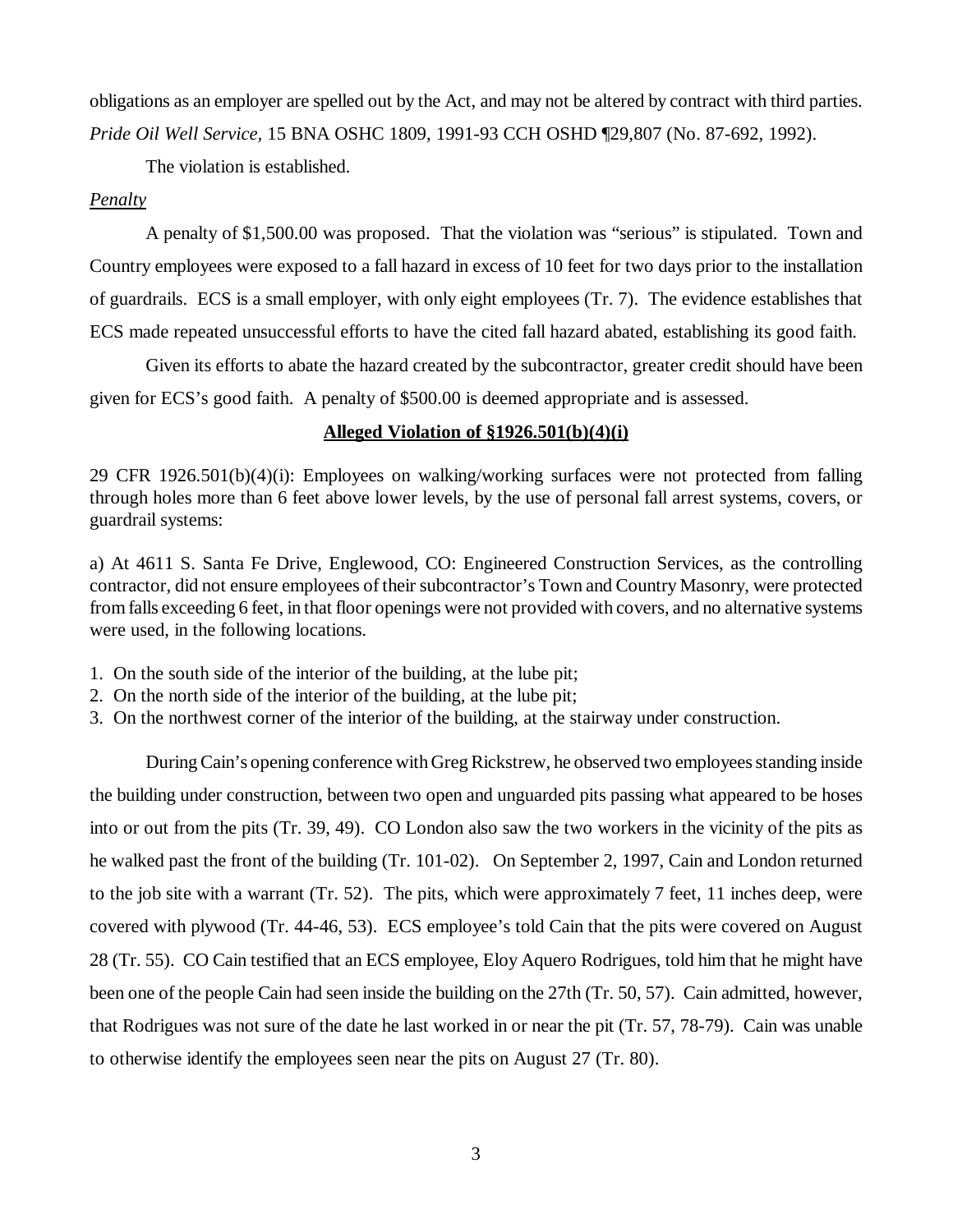Cecil Rickstrew testified that on August 27, 1997, construction of the pits was complete, and exhaust fans had been placed in the pits to dry them in preparation for painting (Tr. 134-35). Both Cecil and Greg Rickstrew testified that no work remained to be done in the area of the pits, and that there was no reason for its employees to be in the building (Tr. 137-38, 166-67). Cecil and Greg Rickstrew testified that ECS and Town and Country employees were warned to stay out of the area (Tr. 135, 156, 175). Neither Cecil or Greg Rickstrew were aware that anyone was in the pit area (Tr. 138, 170). The interior could be accessed, however, by ducking under the cross-bracing of the scaffolding (Tr. 156).

# *Discussion*

As a threshold matter, ECS argues that the testimony of COs Cain and London was based on information obtained in contravention of ECS's Fourth Amendment rights and so should be excluded.

It is well settled that the Fourth Amendment only protects against intrusions into areas where an employer has a reasonable expectation of privacy. *Tri-State Steel Constr., Inc.,* 15 BNA OSHC 1903, 1991-93 CCH OSHD ¶29,852 (No. 89-2611, 1992). The Commission has held that there is no reasonable expectation of privacy when activities are conducted out of doors and not closed off to the public. *Id.* The work site in this case was a multi-employer construction site, on which both ECS and Town and Country conducted activities observable by the public. ECS could not reasonably have had any expectation of privacy on the job site. The COs' testimony was properly admitted.

The evidence establishes employee exposure to the unguarded pits. ECS, as the creating and controlling employer, is responsible for the cited hazard; therefore, it is irrelevant that the Secretary failed to establish whether the exposed employees were ECS or Town and Country employees.

The cited violation is established.

### *Penalty*

A penalty of \$1,500.00 was proposed. While employee exposure has been established, the paucity of evidence makes it impossible to ascertain either the length of exposure or the likelihood of an accident occurring. The gravity of the violation, therefore, must be deemed minimal. A penalty of \$500.00 is appropriate and is assessed.

#### **ORDER**

1. Serious citation 1, item 1, alleging violation of §1926.451(g)(4)(i) is AFFIRMED, and a penalty of \$500.00 is ASSESSED.

4